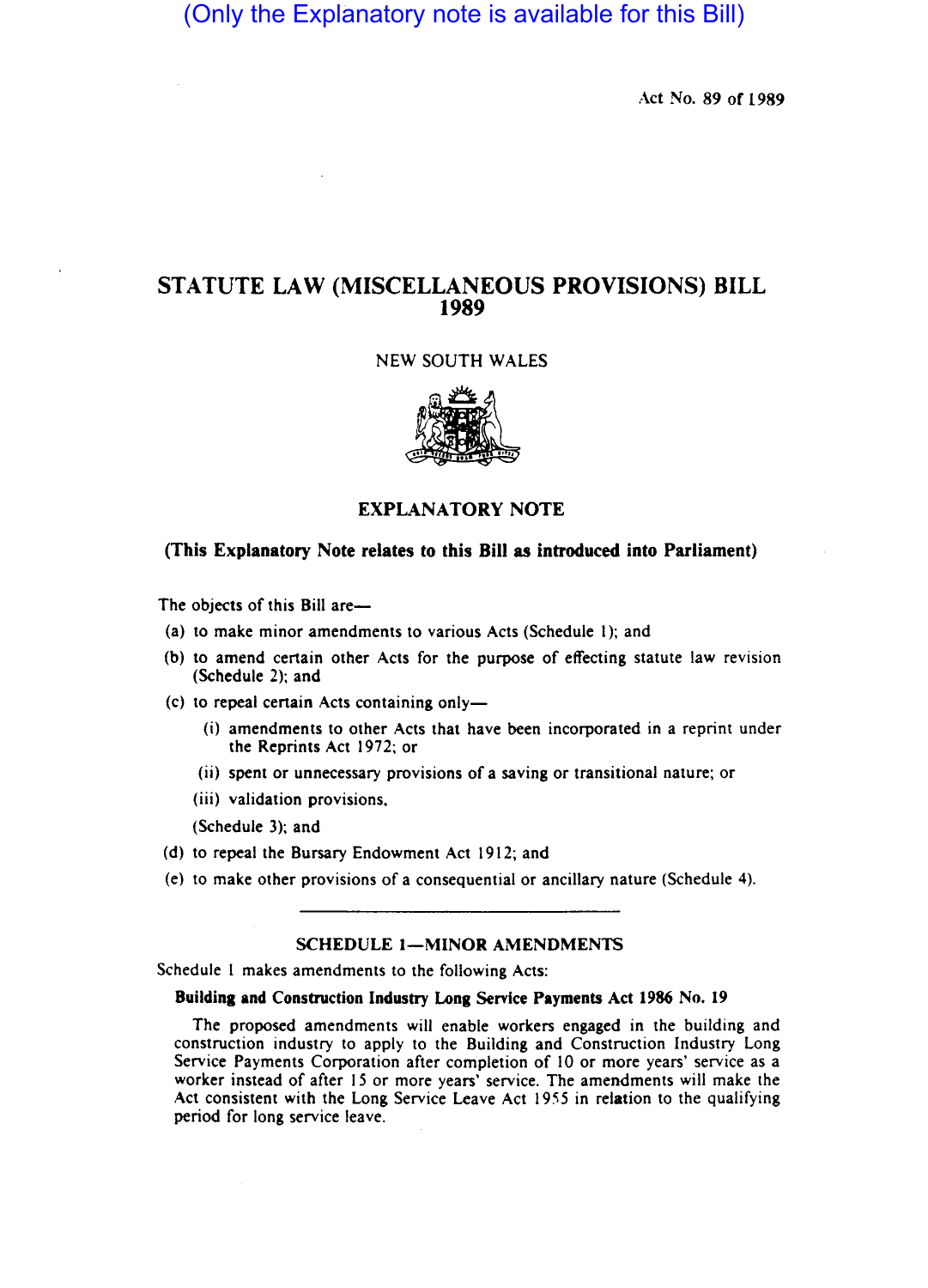#### Children (Care and Protection) (Disability Services and Guardianship) Amendment Act 1987 No. 259

The proposed amendments will enable items (3) and (4) of Schedule I to the Act to be commenced on a proclaimed day earlier than the commencement of Part 5 of the Disability Services and Guardianship Act 1987.

## Coal Mining Act 1973 No. 81

The proposed amendments-

- (a) update certain references in section 21 A of the Act as a consequence of the enactment of the Water Board Act 1987 and the Hunter Water Board Act 1988; and
- (b) update references to the Director of Environment and Planning in sections 82E, 82F. 87 and 88 of the Act; and
- (c) repeal a provision which enables the Minister to specify a cash payment to be made in relation to obtaining approval of certain transfers and instruments under section 104 of the Act.

#### Compensation Court Act 1984 No. 89

The proposed amendment enables a Judge of the Compensation Court to take evidence outside New South Wales from a witness who is outside New South Wales or who is otherwise unable to attend a hearing before the Court.

## Co-operation Act 1923 (1924 No. 1)

The proposed repeal of section 178 of the Act will avoid any possible inconsistency between the Act and the Sex Discrimination Act 1984 of the Commonwealth that might arise by virtue of the section affecting mortgages and loan agreements entered into by married minors.

#### Credit Cnion Act 1969 No. 8

The proposed repeal of section 41 (3) and (4) of the Act will avoid any possible inconsistency between the Act and the Sex Discrimination Act 1984 of the Commonwealth that might arise by virtue of the section affecting mortgages and loan agreements entered into by married minors.

#### Education and Public Instruction Act 1987 No. 62

The proposed amendments to section 45 (Acquisition and disposal of land)—

- (a) enable the Minister to exchange, and grant easements and rights of way in respect of. land acquired under the section (proposed section 45 (5) (b) and  $(c)$ ; and
- (b) ensure that land acquired before the commencement of the Education and Public Instruction Act 1987 under or for the purposes of the Public Instruction Act 1880, or held by the Crown in trust under that Act, will be treated as having been acquired under the section and may therefore be dealt with in the same way as land so acquired (proposed section  $45(7)$ ).

The amendment described in paragraph (b) supersedes clause 5 of the Education and Public Instruction (Savings and Transitional Provisions) Regulation 1987. A repeal of the provision is included in Schedule 4.

#### Farm Produce Act 1983 No. 30

The proposed amendments-

(a) enable proceedings for an offence against the Act or regulations to be commenced within 12 months of the time when the offence is alleged to have been committed (at present proceedings must be commenced within 6 months by virtue of section S6 of the Justices Act 1902); and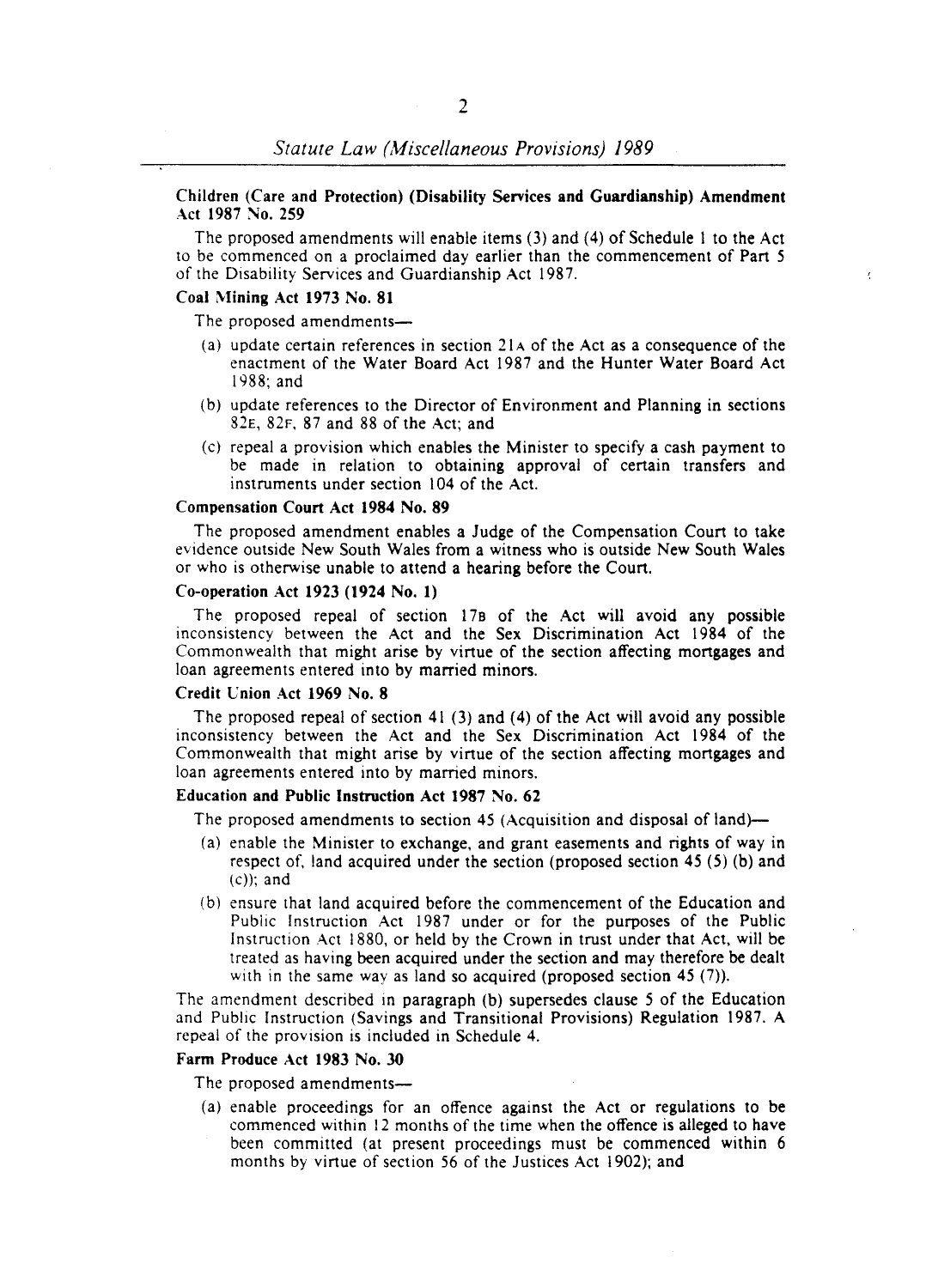(b) update references consequent on the enactment of the Local Courts Act 1982.

#### Fisheries and Oyster Farms Act 1935 No. 58

The proposed amendments-

- (a) repeal the requirement under section 90 of the Act that sellers of ovsters by wholesale or retail (other than lessees of leased areas) must hold oyster vendor's licences: and
- (b) enable proceedings for an offence against the Act or regulations to be commenced within 12 months of the time when the offence is alleged to have been committed (at present proceedings must be commenced within 6 months by virtue of section 56 of the Justices Act 1902).

#### Government and Related Employees Appeal Tribunal Act 1980 No. 39

The proposed amendment enables a Chairperson of the Tribunal to act in the office of the Senior Chairperson during any vacancy in the office of Senior Chairperson or any illness or absence of the Senior Chairperson. At present, a person can only act as Senior Chairperson if the person is a Supreme Court Judge or a member of the Industrial Commission.

#### Industrial Arbitration Act 1940 No. 2

The proposed amendments-

- (a) update references to the Australian Conciliation and Arbitration Commission and the Conciliation and Arbitration Act 1904 as a consequence of the repeal of that Act, and replacement of the Commission by the Australian Industrial Relations Commission, by the Industrial Relations Act 1988 of the Commonwealth; and
- (b) provide that certain joint proceedings and matters commenced under sections 38J and 38K of the Industrial Arbitration Act 1940 before the commencement of the Industrial Relations Act 1988 may be dealt with by members of the new Commission.

#### Jury Act 1977 No. 18

The proposed amendment specifically exempts members of the staff of the office of the Director of Public Prosecutions and their spouses or defacto partners from jury duty. The amendment is required as since the establishment of the Director of Public Prosecutions as an independent office those employees can no longer claim the exemption as employees of the Attorney General's Department.

#### Local Courts Act 1982 No. 164

The proposed amendments provide that the terms and conditions of service of ~1agistrates will be determined (after consultation with the Chief Magistrate) by the Attorney General. At present the terms and conditions are determined by regulation.

## Local Courts (Civil Claims) Act 1970 No. 11

The proposed amendment will enable the rate of interest to be paid on judgment debts to continue to be prescribed under the Act instead of being calculated at the rate prescribed for the purposes of section 95 (I) of the Supreme Court Act 1970. (The rate was to be linked to the Supreme Court rate on the commencement, on I July 1989. of Schedule 2 to the Local Courts (Civil Claims) Amendment Act 1987.)

#### Local Government Act 1919 No. 41

The proposed amendments-

(a) update references to Commonwealth legislation in sections 160AA. 1608 and  $503$  (1) of the Act to take account of changes in the relevant provisions; and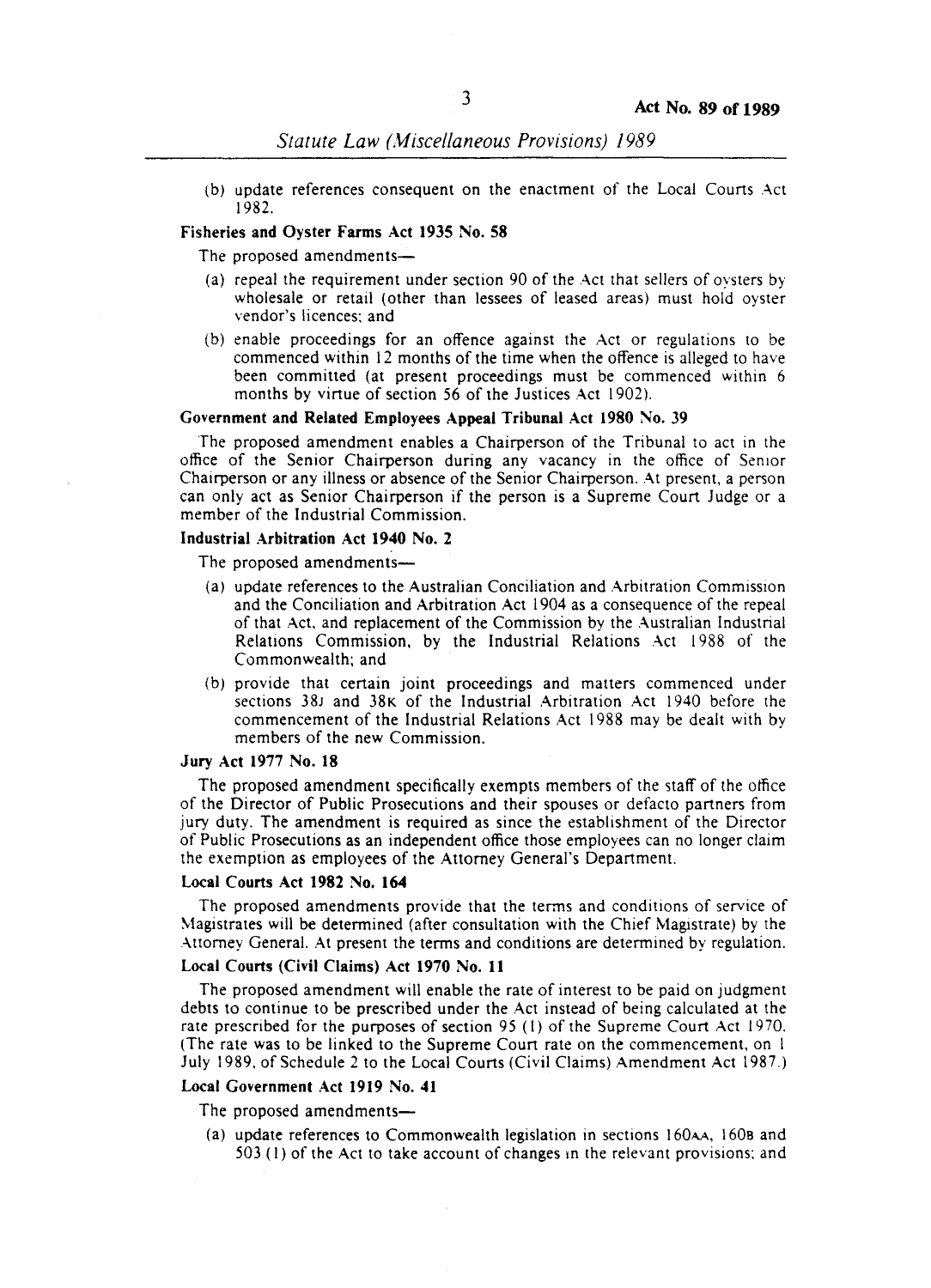(b) increase the amount that may be prescribed as the penalty payable under a penalty notice for a littering offence from a maximum of \$25 to the maximum amount which may be imposed by a court for such an offence.

## Marketing of Primary Products Act 1983 No. 176

The proposed amendments-

- (a) enable the position of Director of Marketing in the Depanment of Agriculture and Fisheries to be filled by a person otherwise employed in the Department instead of a full-time appointee; and
- (b) enable boards constituted under the Act to fix the terms and conditions of payment under which a grade, class or description of a commodity may be sold by wholesale (the boards already have the power to set the prices of commodities).

#### Meat Industry Act 1978 No. S4

The proposed amendment will enable the Homebush Abattoir Corporation to impose a penalty not exceeding \$1,000 for an offence against the by-laws made by it under section 78 of the Act. At present a penalty not exceeding \$200, together with a daily penalty not exceeding \$20. may be imposed.

## Mining Act 1973 No. 42

The proposed amendments-

- (a) repeal a provision which enables the Minister to specify a cash payment to be made in relation to obtaining approval of certain transfers and instruments under section 107 of the Act; and
- (b) update references to the Director of Environment and Planning in sections IIIE, IIIF and II3 of the Act.

#### Miscellaneous Acts (Disability Services and Guardianship) Repeal and Amendment Act 1987 No. 262

The proposed amendments will enable certain provisions of Part 9 of the Child Welfare Act 1939 to continue in operation until the commencement of the licensing provisions of the Disability Services and Guardianship Act 1987. The Miscellaneous Acts (Disability Services and Guardianship) Repeal and Amendment Act 1987 at present provides for the automatic repeal of those provisions on the commencement of Part 3 of the Disability Services and Guardianship Act 1987. The repeal will instead be done by proclamation under the Miscellaneous Acts (Community Welfare) Repeal and Amendment Act 1987.

## Miscellaneous Acts (Education and Public Instruction) Repeal and Amendment Act 1987 No. 63

The proposed amendments extend by 12 months the period during which. under the transitional arrangements set out in clause 3 of Schedule 3 to the Act-

- (a) primary schools (certified under Part 3 of the Public Instruction (Amendment) Act 1916); and
- (b) secondary schools (so cenified but not registered under the Education Act 1961 ).

may continue to conduct business before being required to be registered under the Education and Public Instruction Act 1987.

## National Parks and Wildlife Act 1974 No. 80

The proposed amendments-

(a) include a definition of "egg" in section 5 of the Act to make it clear that the expression includes any pan of an egg and the eggshell; and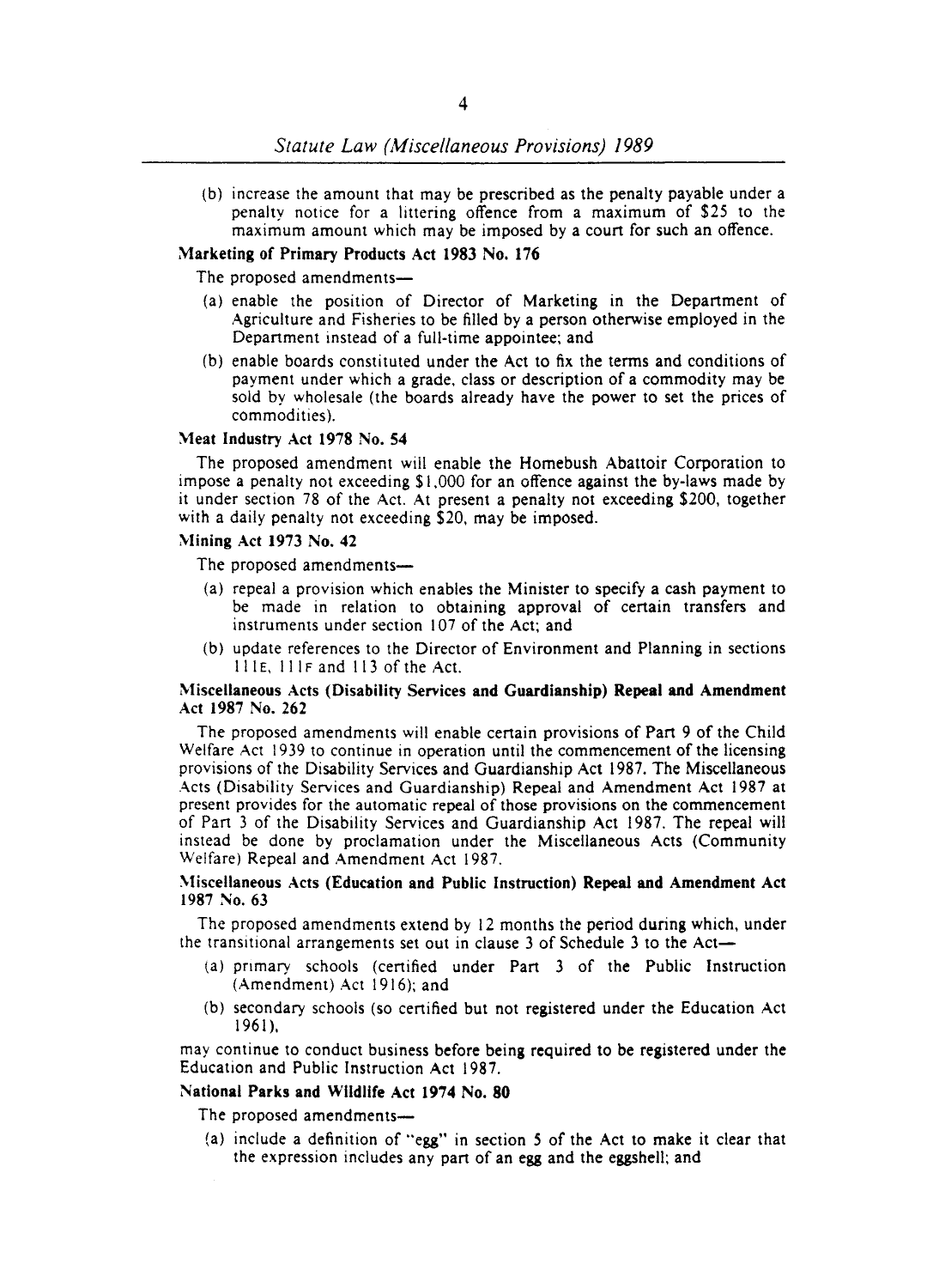- (b) require a person to obtain a licence under section  $127$  of the Act to liberate animals (other than homing pigeons or captured animals native to New South Wales) anywhere in New South Wales (proposed section 109 (1)); and
- $(c)$  require a person to obtain a licence under section 127 of the Act to liberate any animal native to New South Wales in a place other than that in which it was captured (proposed section  $109(2)$ ); and
- (d) provide that a general licenc can be issued under section 120 of the Act authorising a person to hold or to keep in possession or under control any protected fauna for the purposes for which a person may be licensed to take, kill or obtain protected fauna (for example, providing specimens of natural history for museums, carrying on scientific investigation or exhibiting the fauna): and
- (e) alter a reference to the National Parks Association of N.S.W. Incorporated in Schedule 7 (the Council) to reflect a change in the name of the Association; and
- (t) remove the present age restriction which prevents persons who are of or above the age of 70 years from being eligible to be appointed (or from being able to continue to hold office) as members of the National Parks and Wildlife Advisory Council, an advisory committee constituted under section 24 of the Act or the Marine Mammals Advisory Committee or as trustees of a state recreation area.

## Non-Indigenous Animals Act 1987 No. 166

The proposed amendments will increase from 10 to 11 the number of members of the Non-Indigenous Animals Advisory Committee and provide for the additional member to be a member and nominee of the NSW Farmers' Association.

#### Permanent Building Societies Act 1967 No. 18

The proposed repeal of section 8 of the Act will avoid any possible inconsistency between the Act and the Sex Discrimination Act 1984 of the Commonwealth that might arise by virtue of the section affecting mortgages and loan agreements entered into by married minors.

#### Poisons Act 1966 No. 31

The proposed amendments—

- $(a)$  enable the making of regulations providing for the suspension of licences under Part 3 (Poisons and restricted substances) of the Act; and
- (b) enable fees to be fixed for any licences issued or renewed under that Part; and
- (c) make it clear that regulations ay provide for the suspension of licences and authorities under Part 4 (Drugs of addiction) of the Act.

## Police Regulation (Allegations of Misconduct) Act 1978 No. 84

The proposed amendments-

- (a) enable the Chief Judge or a Judge of the District Court to be appointed President of the Police Tribunal; and
- (b) enable Assistant Commissioners of Police to exercise the functions of the Commissioner of Police under the Act (other than those under section 26, which deals with disclosure of information); and
- $(c)$  ensure that only the Commissioner or a person acting as Commissioner may exercise functions under section 26.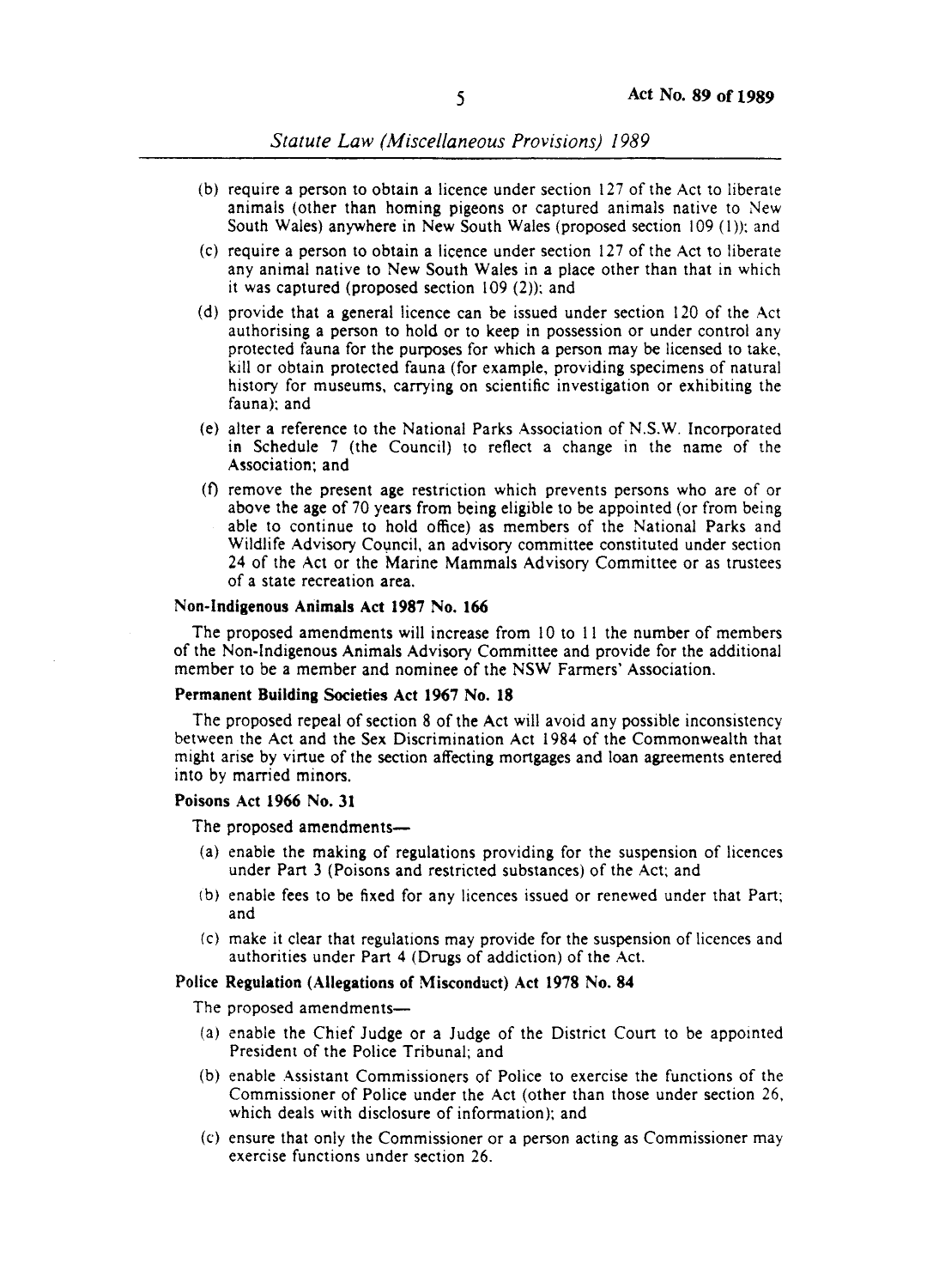#### Rivers and Foreshores Improvement Act 1948 No. 20

The proposed amendments provide that water rates and charges. and certain costs and contributions associated with the construction of works. which are presently paid to the State Bank of New South Wales will be paid to the Water Administration Ministerial Corporation constituted by the Water Administration Act 1986. The amendments will complement the amendments relating to receipt of water rates and charges made by Schedule 28 to the Statute Law (Miscellaneous Provisions) Act (No. 3) 1988.

#### Road Obstructions (Special Provisions) Act 1979 No. 9 and Road Obstructions (Special Provisions) Revival and Amendment Act 1979 No. **144**

The proposed amendments will consolidate the Road Obstructions (Special Provisions) Act 1979 (the Principal Act) and the Road Obstructions (Special Provisions) Revival and Amendment Act 1979 (the Revival Act). The amendments will transfer to the Principal Act the mechanism for reviving the Principal Act contained in the Revival Act without changing the substantive effect of the provision. The amendments will enable the Revival Act to be repealed as part of the program of statute law revision which has gradually reduced the number of Acts in force.

## State Pollution Control Commission Act 1970 No. 95

The proposed amendment to section *30c* of the Act will permit prosecutions for offences against regulations made under the Act, the Clean Air Act 1961. the Clean Waters Act 1970. the Environmentally Hazardous Chemicals Act 1985 or the Noise Control Act 1975 to be conducted by certain persons in the name of the Commission. (Section *30c* already permits prosecutions for offences against those Acts to be so conducted.)

#### Stock Diseases Act 1923 No. 34

The proposed amendments—

- (a) will clarify section 20 (1) (a1) of the Act to make it clear that it is an offence to contravene or fail to comply with any single provision of a proclamation. order or notification issued or made under the Act; and
- (b) will clarify section 20 (1) (i) of the Act to make it clear that it is an offence to transport. drive or remove any infected stock. or cause or permit them to be transported, driven or removed, to, upon or across any stock saleyard or travelling stock reserve unless in accordance with an order of an inspector.

## Supreme Court Act 1970 No. 52

The proposed amendment enables an acting Judge of the Supreme Court to sit as an additional Judge of Appeal.

## Traffic Act 1909 No. 5

The proposed amendment will facilitate the application of construction. design and equipment standards for motor vehicles by enabling publications (for example, the Australian Design Rules) as in force from time to time to be adopted by regulation. This will eliminate the need to amend the regulations each time the requirements of such publications are altered.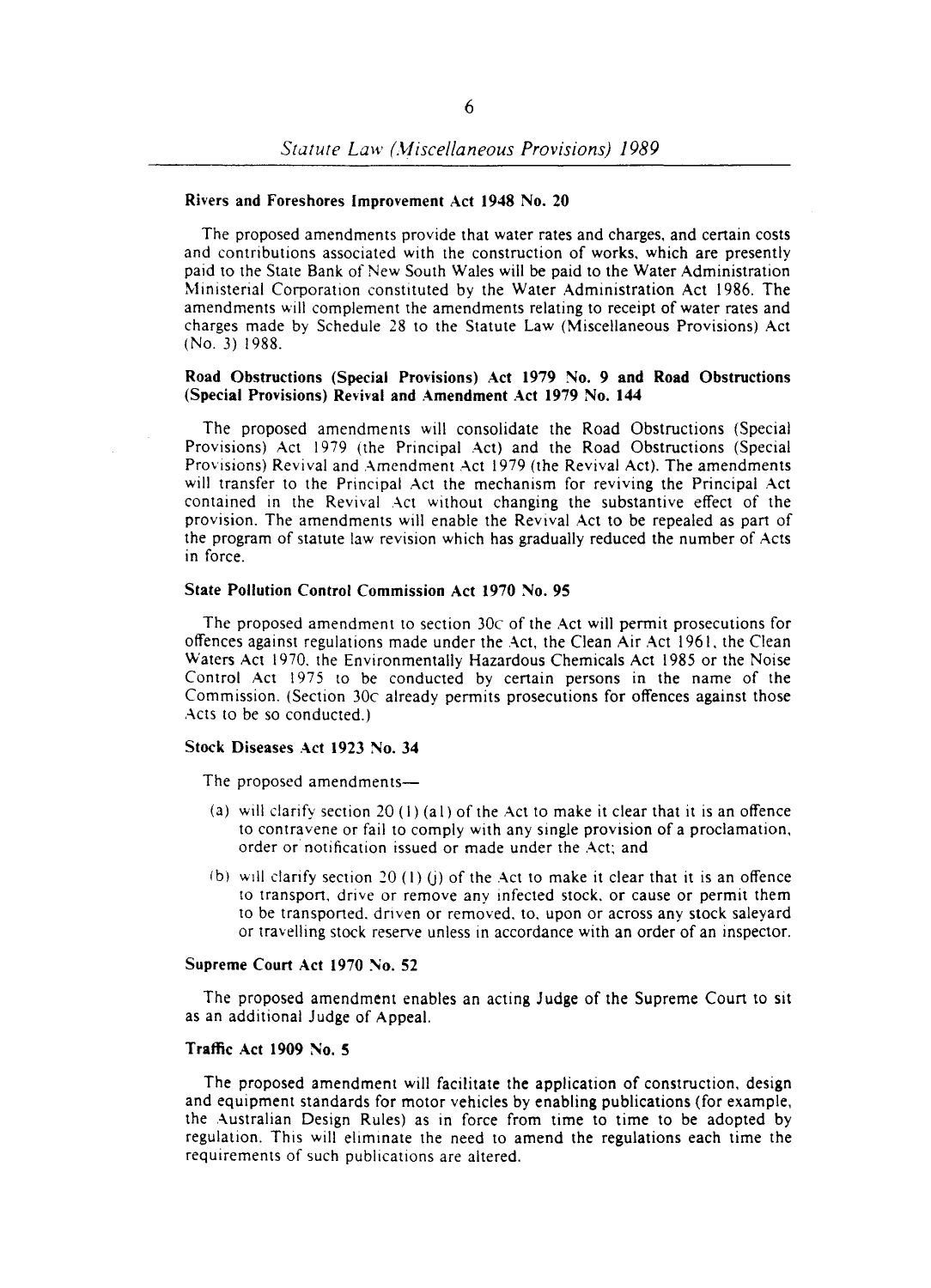#### Transport Appeal Boards Act 1980 No. 104

The proposed amendments provide that if a Transport Appeal Board modifies a decision of the State Rail Authority or the State Transit Authority in respect of disciplinary proceedings against an officer of such an Authority. the Board can only impose, as a substituted punishment a fine or a suspension or further suspension without pay. The proposed amendments are designed to transfer to the Principal Act, and confirm, existing provisions in the Transport Authorities (Staff) Regulation 1980 (which is deemed to have been made under the Transport Administration Act 1988). The provisions have the result that a Transport Appeal Board is not authorised to dismiss an officer who appeals against a lesser punishment imposed by an Authority and is not authorised to place an officer who appeals against any punishment in a lower position.

#### Water Board Act 1987 No. 141

The proposed amendments—

- (a) make it clear that a public agency is required to give two different kinds of notice to the Water Board under section 23 (Exercise of certain functions in special areas)—one to enable representations to be made by the Board and another after the making of such representations if the agency intends to exercise functions contrary to the representations: and
- (b) enable regulations to be made under section 66 (Regulations) which apply. adopt or incorporate any publication, as in force from time to time.

#### Water Legislation (Repeal, Amendmept and Savings) Act 1987 No. 143

The proposed amendment extends until 31 December 1989, instead of 3 July 1989, the operation of a "sunset" clause which is designed to enable regulations under a repealed Act (e.g. the Metropolitan Water, Sewerage. and Drainage Act 1924) to continue in force until regulations are made under the new Act (e.g. the Water Board Act 1987) which replaced the repealed Act.

#### Wild Dog Destruction Act 1921 No. 17

The proposed amendment will exempt conveyance of property to the Wild Dog Destruction Board from the payment of stamp duty.

#### SCHEDULE 2-AMENDMENTS BY WAY OF STATUTE LAW REVISION

Schedule 2 amends certain other Acts for the purpose of effecting statute law revision. A number of amendments are made relating to formal drafting matters and minor corrections. The Schedule also contains amendments for the following purposes:

To amend section 60 (Removal of children without warrant) of the Children (Care and Protection) Act 1987 to restate more fully the powers of authorised officers and members of the Police Force in taking action to protect children under that section.

To amend the Conveyancing Act 919 to replace the expression "user of land" with the modern expression "use of land".

To amend the Criminal Procedure Act 1986 to relocate the regulation-making power (section 18) with the omission of matter that has been superseded by the Interpretation Act 1987 and to substitute a Part heading with one that, after that relocation, will more suitably describe the content of Part 5 of that Act. (The amendments will complement the amendments to be made by the proposed Criminal Procedure (Sentencing) Amendment Act 1989.)

To amend the Hunter Water Board Act 1988 to change an incorrect reference to the Employers Federation (Newcastle) to the Employers Federation of NSW.